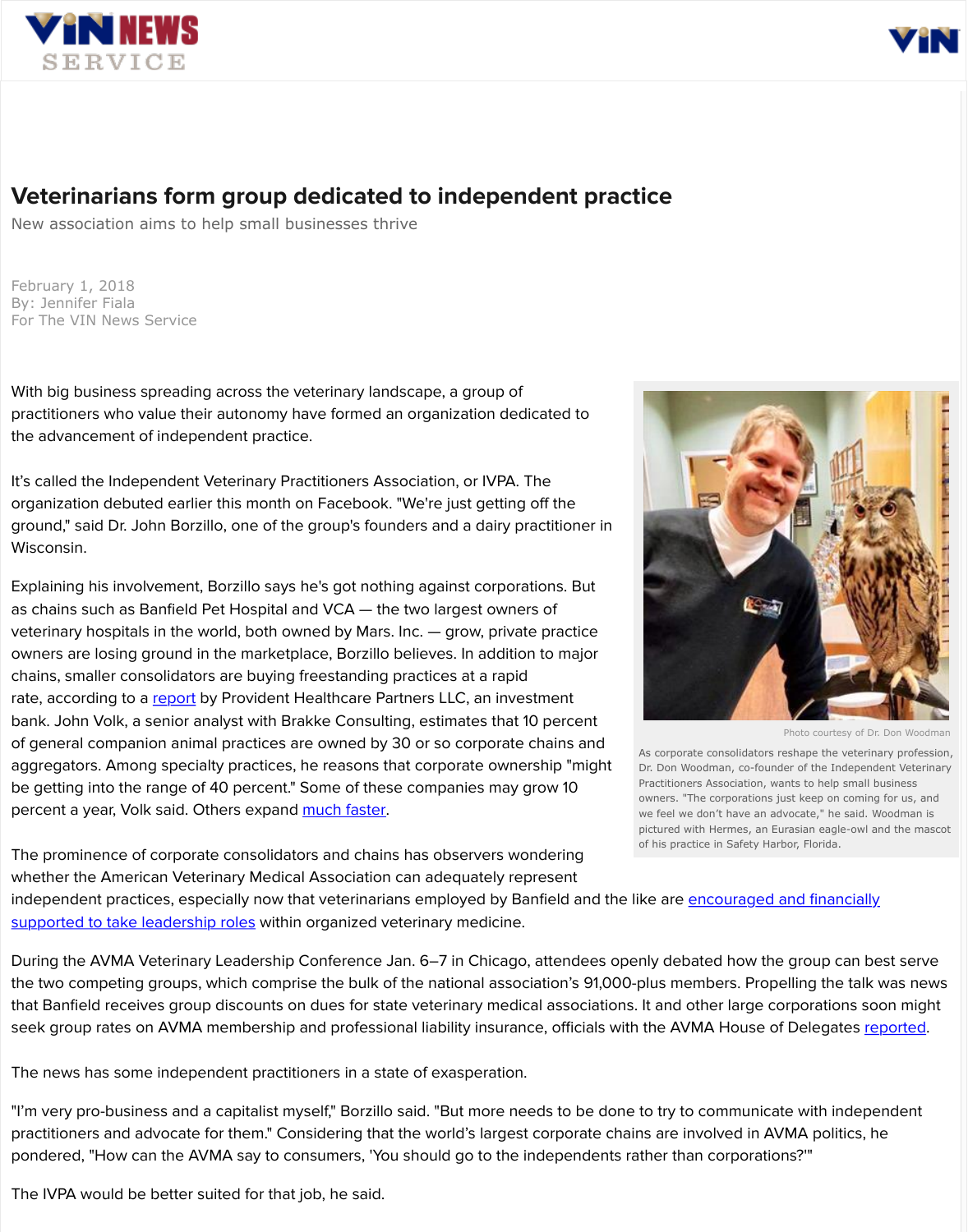Comprised of little more than ideas and a [website,](http://www.iveterinarians.org/) IVPA has no services to offer - yet. Membership is free, for the time being. Top on the group's agenda is attracting members as well as lobbying for and promoting the value of independent veterinary practice, both to consumers and lawmakers.

It's a job that Dr. Don Woodman, an IVPA co-founder who owns a practice in Safety Harbor, Florida, says is paramount to the survival of independent veterinarians. The profession, he says, is undergoing a "huge cultural shift," one that has mom-and-pop practices struggling economically against the buying power of major corporations.

"It used to be that you might see an entrepreneur who owns a chain of practices, but it's still owned by a local veterinarian," he observed. "Now we have this move to national corporate practices, and some don't even appear so outwardly."

Woodman explained that some corporate chains present their practices as independent small businesses so as to appeal to a "buy local" trend that has consumers shopping in ways that boost their local economies.

"When I came out of school in '95, everybody said the sky was falling because Banfield was taking over. And then VCA came along, and their idea was to buy practices and brand them," Woodman said. "But now we have corporations — NVA (National Veterinary Associates) is an example — that you don't even see as a corporate brand, and that's a more powerful approach."

### Infiltrating the landscape

NVA has 424 locations throughout the United States, Canada and Australia, according to the company's website. Twenty-nine are in Florida, Woodman's home state. "Outwardly, they look like mom-and-pop veterinary practices; you can't distinguish them from private practice," Woodman said, referring to independent practices. "It's like the farm-to-table or craft-beer movement. The social movement toward authenticity — that's what they're tapping into."

The company bills itself as a way for owners to sell easily, without having to trade the "legacy" of their practices for the look and feel of corporate sameness. "Many veterinarians envision selling their practice to a respected associate," the NVA website advertises. "Someone who provides great care. Someone who is respected by staff. Someone who honors the culture. NVA can be that someone."

So might VetCor, which operates "a family of 254 exceptional veterinary hospitals across the United States," according to its website. Like NVA, VetCor buys practices that maintain their local identities. The company tag line: "Helping practices thrive. Medical freedom. Local identity. Shared resources."

Dr. John Daugherty, owner of Poland Veterinary Centre near Youngstown, Ohio, said he's OK with the concept of practice consolidation. But posing as a local small business, he said, "feels sneaky." An online look at VetCor's 20 hospitals in Ohio shows that none bear the company's name on signage. Their individual practice websites routinely list the practice's "founding" veterinarian rather than its owner, VetCor.

"I recently found out they bought a third practice in my area," Daugherty wrote in a discussion on the Veterinary Information Network, an online community for the profession. "I had no idea. The only reason I knew about the first two was because they approached me about a buyout and mentioned the others. The rep made a point of saying that they keep the corporate ownership quiet, and that they do not want clients to know about it."

VetCor's Diana Byrne, director of marketing and employee engagement, said keeping the practices they buy looking and running as though they've never been sold isn't about duping the public; it's about continuing the former practice owner's legacy. She points out that many independently owned practices have changed hands several times but still carry the name of the founding veterinarian. The same is true for corporate consolidators.

"When you change the name, you're rebranding and becoming an unknown," she said. "We're not trying to be disingenuous. We're just trying to do the right thing. We don't turn over the staff. We keep the seller on board. There's no change in the medicine, or what they're ordering or pricing or their services."

She added, "Keep in mind that we're buying practices that have reached a level of revenue and value that's difficult for a private practitioner to purchase."

It's the same for other corportate consolidators, noted Volk, of Brakke Consulting. "Consolidators really need to acquire large practices — three or more doctors — and half of the practices in the United States are still one- or two-doctor practices," he said.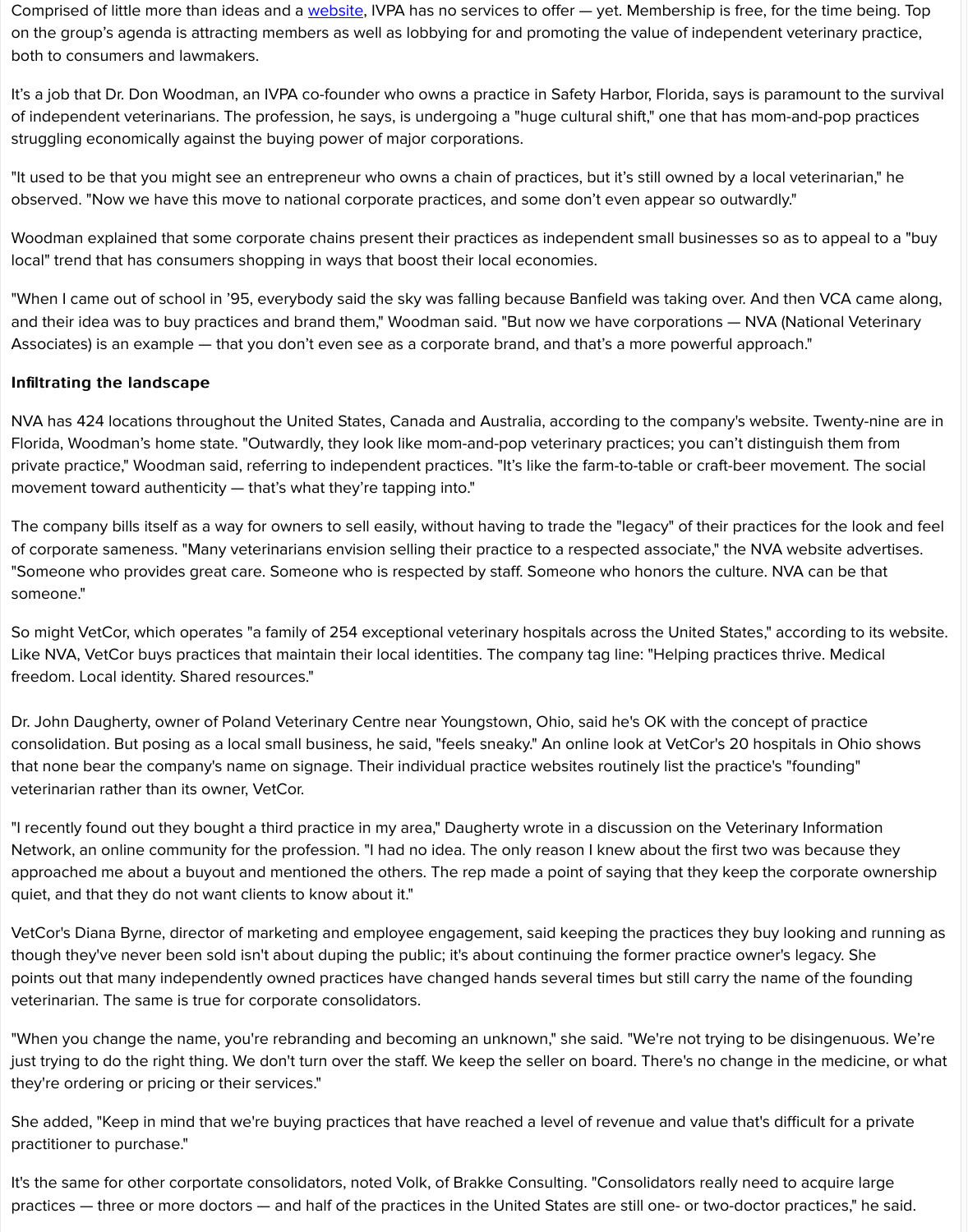Asked whether he envisions a time when independent practices are a minority, Volk responded: "No, for several reasons. A lot of veterinarians go into the profession because their vision is owning a practice, and that's still a practical goal. They can get financing. Veterinarians are low-risk to lenders."

Woodman, who doesn't believe consolidators are doing the profession many favors, wants to see Volk's prediction realized. He's nostalgic. On the receiving end of weekly mailings from corporate entities looking to buy his practice, he wants to see IVPA evolve to help unite practice owners and potential buyers the old-fashioned way, which doesn't involve a brokerage firm or major corporation. Consumers have choices for pet care — nonprofit, national corporate practice, independent and locally owned — and so should veterinarians who want to retire or buy a practice, he said.

Right now, he says, veterinarians are being reeled in by corporate consolidators. Woodman points to Companion Animal Practices of North America (CAPNA). Acquired in 2016 by mega-chain VCA, CAPNA aims to host a seminar in April in Jacksonville, Florida, titled "The art of selling your practice."

"It looks a lot like CE, but it's really a thinly disguised sales pitch to buy your practice," he said.

## What's driving rollups

That's not the intent, said CAPNA founder Dr. Dennis Law, who spent nearly 30 years in mixed-animal practice before opening the consolidating firm in 2010. The course's moderator is Owen McCafferty, a longtime CPA and CAPNA's vice president of development, who's been [quoted](http://veterinarynews.dvm360.com/fishing-acquisitions-12-things-corporations-look-veterinary-practice) saying, "Never in the history of companion animal veterinary medicine has there been a better time for a veterinary practice to sell."

Law assures that McCafferty will offer unbiased guidance to veterinarians who need it.

"Right now there are tons of veterinarians who are looking to retire and sell; the Baby Boomers, which includes me, we're a huge group," Law said. "That's created an explosion of small consolidator groups, and we were just one of the early responders to that need."

Law acknowledged tension between independent veterinarians and corporate consolidators. With more capital, consolidators often provide higher employee wages and benefits than independently owned practices. They also get bulk pricing on pharmaceuticals, equipment and supplies as well as the financial and operational benefits of centralized management.

"It was becoming more expensive to practice — that was one of the things that drove me to form CAPNA in the beginning," Law said. "I started CAPNA with a group of 17 other practices. We worked hard with each other to build the unification. We really didn't invest a lot of capital; it was mostly just cooperation.

"To get the economies of scale and pricing, there are huge benefits to working together as a group," he added. "It's a tug-o-war, trying to get the cooperation of individual owners because it means you have to pretty much assimilate and act like a company. But it's worth it."

Now at 73 individual hospitals, CAPNA practices provide quality medicine, Law asserts, and operate with a lot of autonomy, even under VCA and its owner, Mars, Inc. "CAPNA's growing and we want to grow; we're an acquisitional group," he said. "We're very

close to VCA, but our hospitals are more autonomous, and they're locally branded."

Addressing the growth of consolidators, Law said he's torn, lamenting his love for the profession's culture of small business independence. He asserts that not renaming CAPNA practices isn't about being sneaky.

"It's a tightrope," he said. "We've struggled with that, trying to maintain our individual identities and brand of our practices — to make them part of their communities. We're growing, to be sure, but I don't think this is the end of the independent veterinary practice."

#### Anti-AVMA?

Neither does Dr. Link Welborn. As owner of five practices in and around Tampa, Welborn considers himself to be independent. "Yet if a startup group owned by a private equity firm had five practices, you'd call that a corporate group. Where's that dividing line? It isn't clear cut," he said.

Asked whether he supports the IVPA, Welborn said he doesn't know enough about the new association to form an opinion about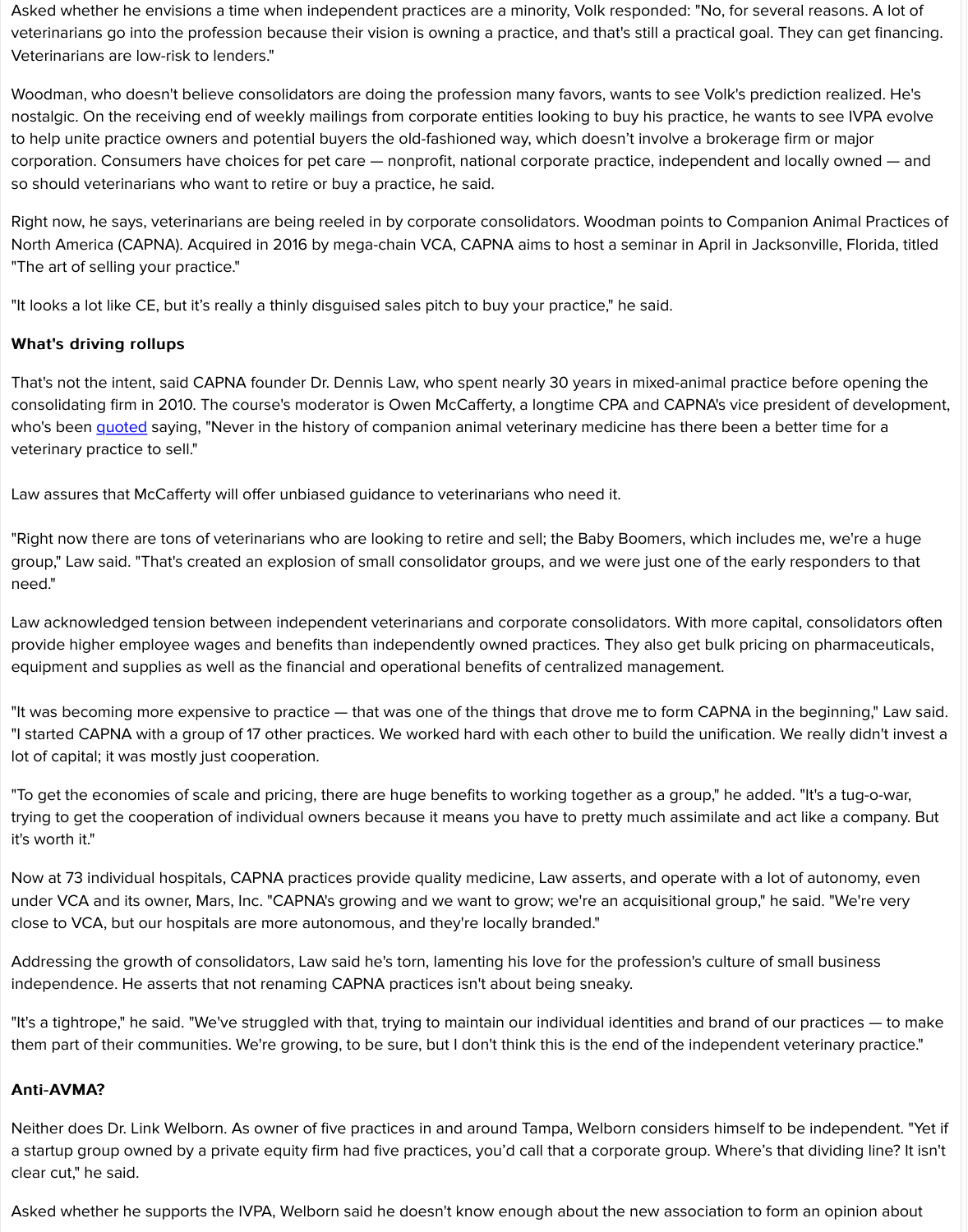it. He's involved with *Veterinary Management Group*, one of more than 40 groups throughout the United States and Canada that meet biannually to share information, data, management experiences, ideas and resources.

Across the country, more than 1,000 practices, owned by 750 predominately small animal and equine veterinarians, are VMG members. Under development, Welborn said, is the VMG Consolidation Counterpoint Initiative, a program to raise awareness about options for transitioning practices.

"We're not looking to vilify corporate combiners, but anyone who's thinking about selling in the next 10 years should know all the options available," he said. "There's a vacuum of information. Independent practices have been the lifeblood of the profession since its inception. We'd like to see that continue."

On a personal level, Welborn said he's not in the market to sell his practices. "... And I'm not interested in hearing what any corporate consolidator has to say," he said. "I've got multiple veterinarians who want to be owners, and I plan to sell to our associates. They buy in and the practices are still independent."

Welborn said a new association could be beneficial for independent practitioners but cautions that it might further divide a profession that's already fragmented. Associations, he said, are in a race to remain relevant in an increasingly diverse profession; attracting members away from the AVMA would dilute the collective voice of the profession.

By email, AVMA officials expressed an eagerness to work with the IVPA, stating: "The AVMA understands and shares the desire to maintain the voice of the independent private practitioner. We are committed to protecting, promoting and advocating for the interests of the entire veterinary profession."

#### **Open invitation**

Woodman and Borzillo, the Wisconsin dairy practitioner, are quick to note that they're not asking independent practitioners to leave the AVMA. While Borzillo isn't an AVMA member, Woodman said he'll remain one to help ensure that independent practitioners have a seat at the association's table.

He doesn't, however, anticipate that the AVMA can lobby adequately for the interest of small businesses when it also must advocate for needs of veterinarians who are part of major corporations.

The IVPA needs to increase its membership and eventually collect dues so that it can support meaningful initiatives, he said.

"We have free membership so we can start having numbers that are influential. But we can't offer services without money," Woodman said. "It's a chicken and egg issue. That's where we're at right at this moment."

Borzillo echoed the need for members.

"An organization like this won't have any clout and strength without people on board," he said. "I want to see us help independent practitioners promote themselves and their businesses."

#### URL:<http://news.vin.com/doc/?id=8398270>

#### Related resources Related resources

- [Mars buys another European veterinary-practice group](http://news.vin.com/doc/?id=8597182) June 12, 2018
- [Mars Inc. buys British veterinary-hospital chain](http://news.vin.com/doc/?id=8592211) June 8, 2018  $\blacksquare$

[British veterinary practices undergo rapid consolidation](http://news.vin.com/doc/?id=8534062) - May 1, 2018